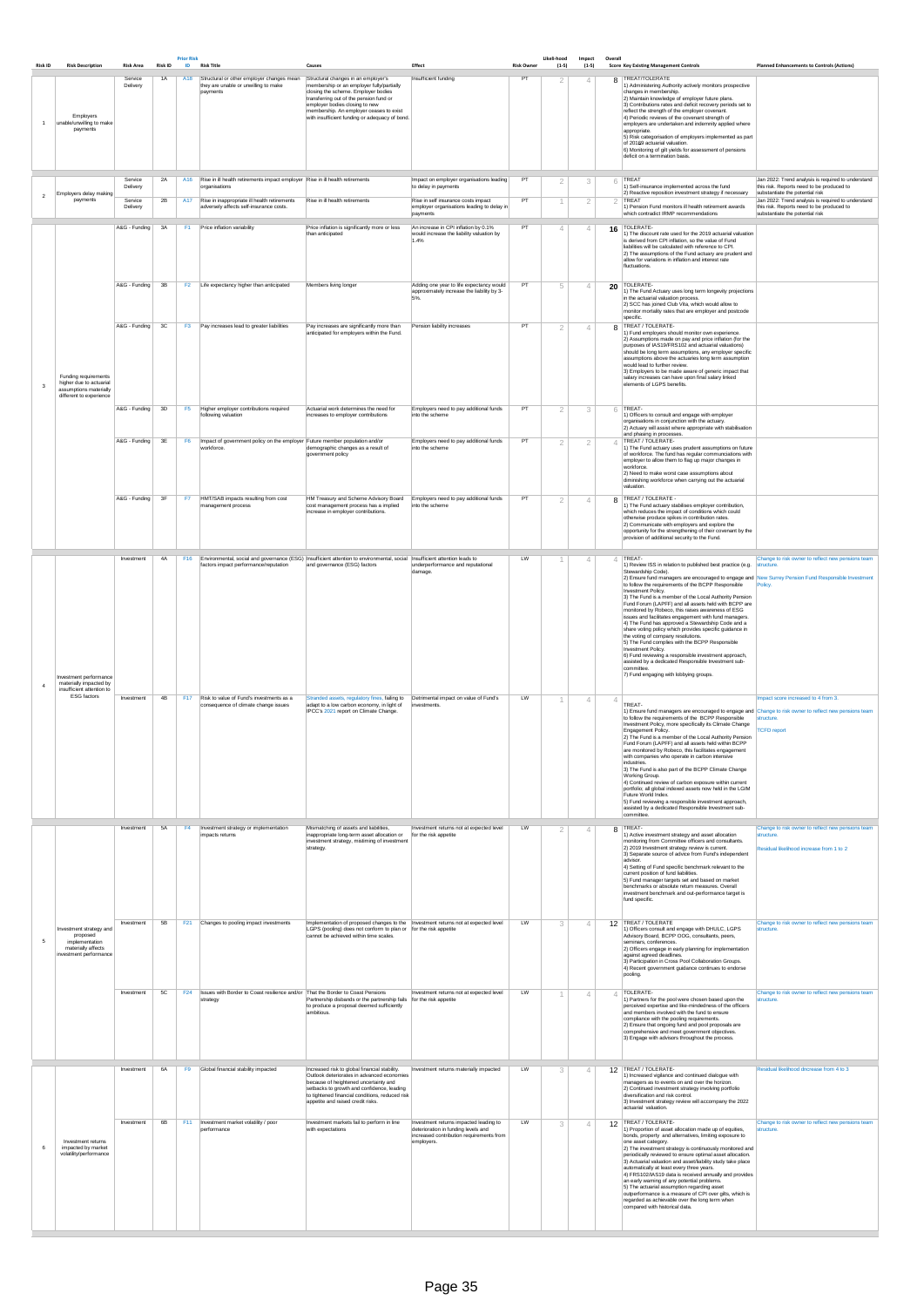| <b>Risk ID</b> | <b>Risk Description</b>                                                                                         | <b>Risk Area</b>    | <b>Risk ID</b> | <b>Prior Risk</b><br>ID | <b>Risk Title</b>                                                                        | Causes                                                                                                                                                                                                                                                                                                                                                                                                                                                                                                                                                                                                                                                                                                                                 | Effect                                                                                        | <b>Risk Owner</b> | Likeli-hood<br>$(1-5)$ | Impact<br>$(1-5)$ | Overall        | <b>Score Key Existing Management Controls</b>                                                                                                                                                                                                                                                                                                                                                                                                                                                                                                                                                                                                                                                                                                                                                                                                                                                                                                                                                                                                                                 | <b>Planned Enhancements to Controls (Actions)</b>                                                                                                                                                                                                                                                                                                                                                                                                                                                                                                                          |
|----------------|-----------------------------------------------------------------------------------------------------------------|---------------------|----------------|-------------------------|------------------------------------------------------------------------------------------|----------------------------------------------------------------------------------------------------------------------------------------------------------------------------------------------------------------------------------------------------------------------------------------------------------------------------------------------------------------------------------------------------------------------------------------------------------------------------------------------------------------------------------------------------------------------------------------------------------------------------------------------------------------------------------------------------------------------------------------|-----------------------------------------------------------------------------------------------|-------------------|------------------------|-------------------|----------------|-------------------------------------------------------------------------------------------------------------------------------------------------------------------------------------------------------------------------------------------------------------------------------------------------------------------------------------------------------------------------------------------------------------------------------------------------------------------------------------------------------------------------------------------------------------------------------------------------------------------------------------------------------------------------------------------------------------------------------------------------------------------------------------------------------------------------------------------------------------------------------------------------------------------------------------------------------------------------------------------------------------------------------------------------------------------------------|----------------------------------------------------------------------------------------------------------------------------------------------------------------------------------------------------------------------------------------------------------------------------------------------------------------------------------------------------------------------------------------------------------------------------------------------------------------------------------------------------------------------------------------------------------------------------|
|                |                                                                                                                 | Investment          | 7A             |                         | F10   Investment targets not met due to investment   Investment Managers fail to achieve |                                                                                                                                                                                                                                                                                                                                                                                                                                                                                                                                                                                                                                                                                                                                        | A shortfall of 0.1% on the investment                                                         | LW                | 3                      | △                 |                | 12 TREAT-                                                                                                                                                                                                                                                                                                                                                                                                                                                                                                                                                                                                                                                                                                                                                                                                                                                                                                                                                                                                                                                                     | Change to risk owner to reflect new pensions team                                                                                                                                                                                                                                                                                                                                                                                                                                                                                                                          |
|                | Investment returns<br>impacted by third party                                                                   | Investment          | 7B             |                         | manager performance<br>F14 Financial loss due to fraud                                   | performance targets over the longer term<br>Financial loss of cash investments from<br>fraudulent activity.                                                                                                                                                                                                                                                                                                                                                                                                                                                                                                                                                                                                                            | target will result in an annual impact of<br>c£5m<br>Investment returns not at expected level | LW                | -1                     | $\overline{4}$    | $\overline{4}$ | 1) The Investment Management Agreements clearly<br>state SCC's expectations in terms of performance<br>targets.<br>2) Investment manager performance is reviewed on a<br>quarterly basis.<br>3) The Pension Fund Committee should be positioned to<br>move quickly if it is felt that targets will not be met.<br>4) Having Border to Coast as an external manager<br>facilitates a smooth transition of assets into the pool and<br>provides an additional layer of investment due diligence.<br>5) The Fund's investment management structure is highly<br>tivareifiad which laeeane tha imnact of mananar riek<br>TREAT / TOLERATE -<br>1) Policies and procedures are in place which are<br>regularly reviewed to ensure risk of investment loss is<br>minimised. Governance arrangements are in place in<br>respect of the Pension Fund. External advisors assist in<br>the development of the Investment Strategy. Fund<br>Managers/BCPP have to provide SAS70 or similar<br>(statement of internal controls).<br>2) The pensions team is currently working to get more | structure.<br>Residual likelihood increase from 2 to 3<br>Change to risk owner to reflect new pensions team<br>structure.                                                                                                                                                                                                                                                                                                                                                                                                                                                  |
|                | or counter party<br>performance/default                                                                         | Investment          | 7C             |                         | F15 Fund manager failure                                                                 | Financial failure of a fund manager                                                                                                                                                                                                                                                                                                                                                                                                                                                                                                                                                                                                                                                                                                    | Increased costs and service impairment.                                                       | LW                | -1                     | $\overline{4}$    |                | direct control of pension fund banking.<br>$4$ TREAT -<br>1) Fund is reliant upon current adequate contract<br>management activity.<br>2) Fund is reliant upon alternative suppliers at similar<br>price being found promptly.<br>3) Fund is reliant on the scale and risk management<br>opportunity offered by BCPP.                                                                                                                                                                                                                                                                                                                                                                                                                                                                                                                                                                                                                                                                                                                                                         | Change to risk owner to reflect new pensions team<br>structure.<br>Residual likelihood dncrease from 2 to 1                                                                                                                                                                                                                                                                                                                                                                                                                                                                |
|                |                                                                                                                 | Investment          | 7D             |                         | F18 Counterparty performance                                                             | Counterparty poor performance or default                                                                                                                                                                                                                                                                                                                                                                                                                                                                                                                                                                                                                                                                                               | Loss of investment return                                                                     | LW                |                        | $\overline{2}$    |                | 2  TOLERATE -<br>1) Lending limits with approved banks and other<br>counterparties are set at prudent levels<br>2) The pension fund treasury management strategy is<br>based on that of SCC.                                                                                                                                                                                                                                                                                                                                                                                                                                                                                                                                                                                                                                                                                                                                                                                                                                                                                  | Change to risk owner to reflect new pensions team<br>structure.                                                                                                                                                                                                                                                                                                                                                                                                                                                                                                            |
|                |                                                                                                                 | Investment          | 7E             | <b>F30</b>              | Third party supplier performance                                                         | Poor performance or financial failure of third Service impairment and financial loss.<br>party supplier                                                                                                                                                                                                                                                                                                                                                                                                                                                                                                                                                                                                                                |                                                                                               | LW                | 2                      | 3                 |                | 6 TOLERATE-<br>1) Performance of third parties (other than fund<br>managers) monitored.<br>2) Regular meetings and conversations with Northern<br>Trust take place.<br>3) Actuarial and investment consultancies are provided<br>by two different providers.                                                                                                                                                                                                                                                                                                                                                                                                                                                                                                                                                                                                                                                                                                                                                                                                                  | Change to risk owner to reflect new pensions team<br>structure.<br>Impact score increase from 2 to 3                                                                                                                                                                                                                                                                                                                                                                                                                                                                       |
| 8              | Insufficient liquidity / lack<br>of cash to meet<br>obligations for collateral<br>rebalancing / payments<br>out | Investment          | 8A             |                         | F19 Insufficient liquidity                                                               | Inaccurate cash flow forecasts or drawdown Shortfalls on cash levels and borrowing<br>payments                                                                                                                                                                                                                                                                                                                                                                                                                                                                                                                                                                                                                                         | becomes necessary to ensure that funds<br>are available.                                      | LW                |                        | 2                 |                | <b>TOLERATE / TREAT-</b><br>1) Borrowing limits with banks and other counterparties<br>are set at levels that are more than adequate should<br>cash be required at short notice.<br>2) Cashflow analysis of pension fund undertaken<br>quarterly.<br>3) Comply with the Pension Fund Cash Management<br>Strategy.<br>4) Annual Cash flow analysis on ongoing basis.                                                                                                                                                                                                                                                                                                                                                                                                                                                                                                                                                                                                                                                                                                           | Change to risk owner to reflect new pensions team<br>structure.                                                                                                                                                                                                                                                                                                                                                                                                                                                                                                            |
|                |                                                                                                                 | Service<br>Delivery | 9A             | A4                      | Capability deficit                                                                       | Lack of capability of the admin system                                                                                                                                                                                                                                                                                                                                                                                                                                                                                                                                                                                                                                                                                                 | Inefficiency and disruption.                                                                  | CН                | 2                      | 3                 |                | 6 TREAT/TOLERATE<br>1) Ensure system efficiency is included in the annual<br>improvement review.<br>2) Monitor system review and provide extra resource<br>where business case supports it.                                                                                                                                                                                                                                                                                                                                                                                                                                                                                                                                                                                                                                                                                                                                                                                                                                                                                   | Jan 2022: In addition to the work outlined in A2, we<br>have also recently received reasonable assurance<br>rating for the controls in place for Altair. We will<br>work through the agreed actions with audit to further<br>tighten up controls.<br>Oct 2021: 'All upgrades now undertake a thorough<br>UAT approach to ensure any fixed updates are<br>tested thoroughly. Where any new developments<br>are optional and require configuration, these are<br>decided internally by management to be in line with<br>service objectives. Results of systems audit will be |
|                |                                                                                                                 | Service<br>Delivery | 9B             |                         | A10 Gaps in skills and knowledge                                                         | Gaps in skills and knowledge due to key<br>person/single point of failure and different<br>skill requirements.                                                                                                                                                                                                                                                                                                                                                                                                                                                                                                                                                                                                                         | Inefficiency and poor performance.                                                            | CH                | 2                      | 2                 |                | TREAT<br>1) 'How to' notes in place.<br>2) Development of team members & succession planning support of suitable training plans across the service,<br>needs to be improved.<br>3) Officers and members of the Pension Fund<br>Committee will be mindful of the proposed CIPFA<br>Knowledge and Skills Framework when setting<br>objectives and establishing training needs.<br>4) Skills Matrices completed by all staff and standardised The introduction of a Training Officer has formalised<br>Personal Development Plans being introduced.                                                                                                                                                                                                                                                                                                                                                                                                                                                                                                                              | provided at the next board meeting.<br>Jan 2022: It is expected with the new Surrey<br>Pensions Team structure being introduced, with the<br>this risk will be mitigated fully.<br>Oct 2021: Training plans and matrices are now in<br>place for all staff to enhance development, including<br>formal external training which provides accreditation.<br>this and reduced the risk, giving the structure<br>required.                                                                                                                                                     |
|                | Skills / knowledge gaps<br>lead to inefficiency and<br>poor performance                                         | Service<br>Delivery | 9C             |                         | A14 Productivity                                                                         | Lack of productivity                                                                                                                                                                                                                                                                                                                                                                                                                                                                                                                                                                                                                                                                                                                   | Impaired performance.                                                                         | CH                | $\overline{4}$         | $\overline{1}$    | $\overline{4}$ | TREAT<br>1) Regular appraisals with focused objectives for pension<br>fund and admin staff<br>2) Productivity outputs are being measured and reported controls in place to manage both individual and<br>on a monthly basis.<br>3) Enhance performance management                                                                                                                                                                                                                                                                                                                                                                                                                                                                                                                                                                                                                                                                                                                                                                                                             | Feb 2022: Risk retained<br>Jan 2022: Propose this risk be closed as there are<br>service performance.<br>Oct 2021: 'Weekly Team meeting and weekly 121<br>meetings have been in place over the last 9 months<br>to create a focus on quickly and effectively making<br>improvements, raising risks and celebrating<br>successes. In conjunction with the introduction of the<br>new allocation process, coupled with increased<br>productivity as outlined in the administration report,<br>this risk is being mitigated but should still be<br>monitored.                 |
|                |                                                                                                                 | Service<br>Delivery | 9D             |                         | F27 Concentration of knowledge                                                           | Concentration of knowledge in small number Poor perfromance and disruption<br>of officers and risk of departure of key staff.                                                                                                                                                                                                                                                                                                                                                                                                                                                                                                                                                                                                          |                                                                                               | CH                | 3                      | 3                 |                | 9 TREAT-<br>1) 'How to' notes in place.<br>2) Development of team members & succession planning<br>needs to be improved.<br>3) Officers and members of the Pension Fund<br>Committee and Local Pension Board will be mindful of<br>the proposed CIPFA Knowledge and Skills Framework<br>and appropriate tPR Codes of Conduct when setting<br>objectives and establishing training needs.<br>4) Skills Matrices completed by all staff and standardised<br>Personal Development Plans being introduced.                                                                                                                                                                                                                                                                                                                                                                                                                                                                                                                                                                        |                                                                                                                                                                                                                                                                                                                                                                                                                                                                                                                                                                            |
|                |                                                                                                                 | Service<br>Delivery | 10A            | A1                      | Data errors                                                                              | Incorrect data due to employer error, user<br>error or historic error.                                                                                                                                                                                                                                                                                                                                                                                                                                                                                                                                                                                                                                                                 | Service disruption, inefficiency and<br>conservative actuarial assumptions.                   | CH                | 3                      | 3                 |                | 9 TREAT<br>1) Update and enforce admin strategy to assure<br>employer reporting compliance<br>2) Northern Trust provides 3rd party validation of<br>performance and valuation data.<br>3) Pension Fund team, Pension Fund Committee and<br>Local Board members are able to interrogate data to<br>ensure accuracy.                                                                                                                                                                                                                                                                                                                                                                                                                                                                                                                                                                                                                                                                                                                                                            | Jan 2022: Data cleansing is taking place, using tools<br>at our disposal, inlcuding the Hymans Brain tool and<br>the Common & Conditional data scores. Work to<br>remove errors from valuaion year 1 and 2 are well<br>underway, as are work to remove C&C data errors.                                                                                                                                                                                                                                                                                                    |
|                |                                                                                                                 | Service<br>Delivery | 10B            | <b>A5</b>               | Process errors                                                                           | Poor reconciliation process                                                                                                                                                                                                                                                                                                                                                                                                                                                                                                                                                                                                                                                                                                            | Incorrect contributions.                                                                      | CH                | $\mathcal{D}$          | $\mathcal{P}$     | $\Delta$       | TREAT<br>1) Ensure reconciliation process notes are understood by all employers where the Surrey County payroll carry<br>Pension Fund team<br>2) Ensure that the Pension Fund team is adequately<br>resourced to manage the reconciliation process<br>3) Officers to undertake quarterly reconciliation to ensure anomolies such as incorrect contribution rates, it has<br>contributions are paid on time. With a view to moving to<br>monthly reconciliation as employers engage with I-<br>connect.                                                                                                                                                                                                                                                                                                                                                                                                                                                                                                                                                                        | Jan 2022: iConnect was introduced in Jan 2021 for<br>out the payroll services. With approximately 100<br>employers now providing monthly data and with a<br>series of validation reports run to identify any<br>led to more frequent data for a large proportion of<br>the active membership. Work contiues in the<br>accounts section of the team as to how this can be<br>best used to validate all contribution figures supplied.                                                                                                                                       |
| 10             | Data administration<br>failure / fraud leads to<br>data integrity issues                                        | Service<br>Delivery | 10C            |                         | A19 System integration issues - current system                                           | The Pensions Payroll process had migrated  Process errors leading to incorrect<br>onto the Altair system from SAP in Nov 17. contributions or benefits<br>Unlike the SAP payroll process the manual<br>emergency payments made outside of the<br>monthly payroll do not integrate with our<br>banking processes or offer sound financial<br>controls. This is due to these manual<br>payments not being accounted for in the<br>financial system when they occur and<br>therefore payments made are not able to be<br>checked. The risk of errors in the current<br>process are increased by the core Altair<br>payroll system not being integrated with the<br>BACS generator application meaning items<br>have to be recorded twice. |                                                                                               | CH                | $\mathcal{P}$          | $\overline{2}$    |                | $4$ TREAT<br>1) Develop an automated process whereby the Altair<br>payment log updated by the administration team, is then for payments produced, picked up by finance and<br>converted into a journal template on a daily basis. This is reconciled. There has been no instances of errors<br>then processed onto SAP to ensure that all payments<br>processed manually through Altair are accounted for and<br>payments are then subject to the standard financial<br>controls.                                                                                                                                                                                                                                                                                                                                                                                                                                                                                                                                                                                             | Jan 2022: As stated below in October update, these<br>controls are now in place, with daily output reports<br>occuring this area.<br>Oct 2021: Immediate payments and Admin to pay<br>have provided tighter controls and there is now a<br>process that is as close to fully automated as<br>possible. The move to Unit 4 for Surrey County<br>Council as its new payroll and financial system may<br>provide opportunities which will be explored.                                                                                                                        |
|                |                                                                                                                 | Service<br>Delivery | 10D            | A25<br>(new)            | Implementation of the new ledger                                                         | Unit 4 - Emergency payments made<br>manually outside of monthly payroll has been contributions or benefits<br>integrated (SAP & Altair) since Jan 2021<br>with SCC's banking processes to offer sound<br>financial controls. However, SCC's ERP<br>system is due to change to Unit 4 in 2022-23<br>and hence the integration between Unit 4<br>and Altair for monthly and daily payments<br>need to be developed.                                                                                                                                                                                                                                                                                                                      | Process errors leading to incorrect                                                           | CH                | $\Delta$               | Δ                 |                | 16 TREAT<br>Integration between Unit 4 and Altair for monthly and<br>daily payments needs to be developed.                                                                                                                                                                                                                                                                                                                                                                                                                                                                                                                                                                                                                                                                                                                                                                                                                                                                                                                                                                    | Will replace A19/10C                                                                                                                                                                                                                                                                                                                                                                                                                                                                                                                                                       |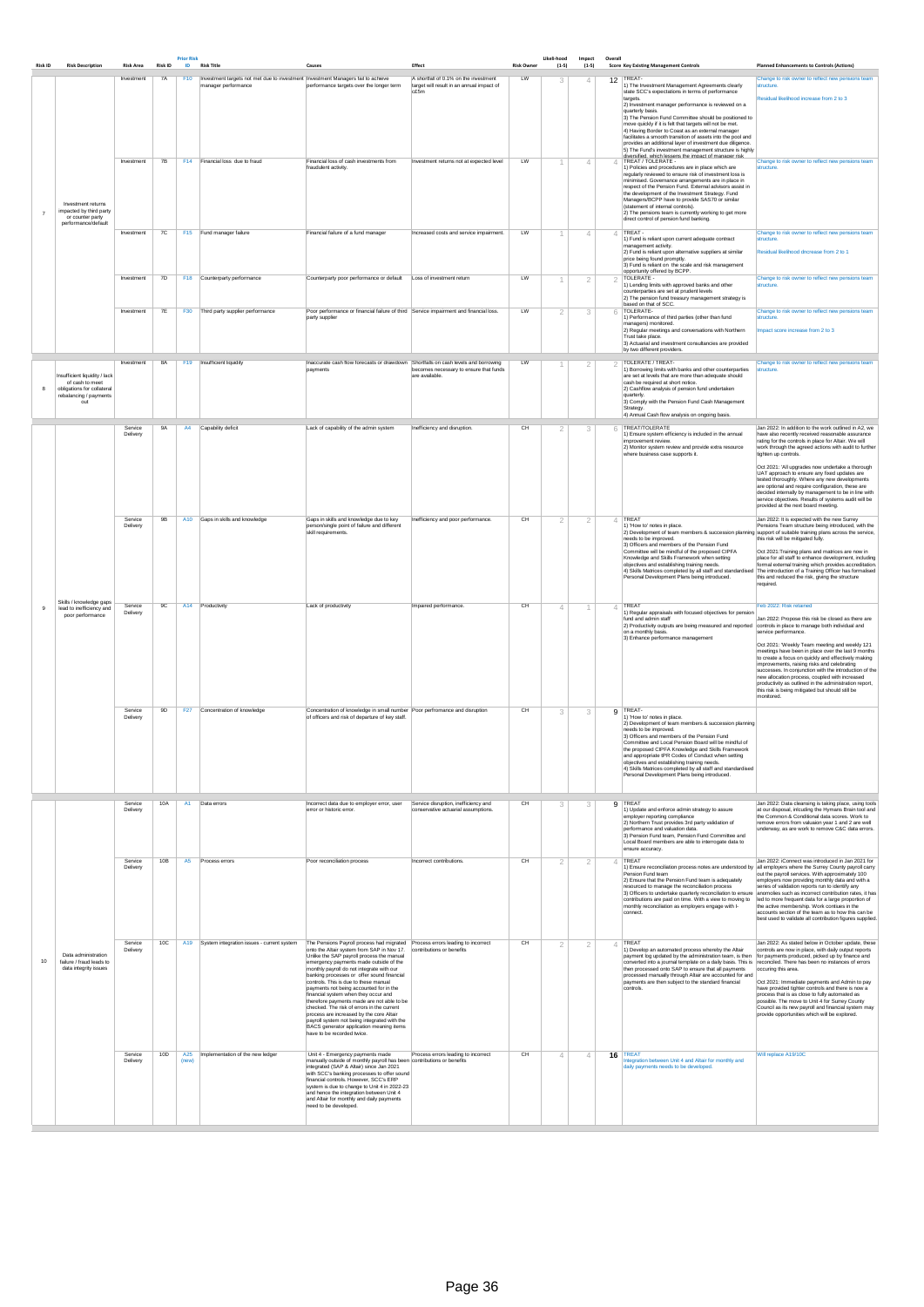| <b>Risk ID</b> | <b>Risk Description</b>                                                                                   | <b>Risk Area</b>                     | <b>Risk ID</b> | <b>Prior Risk</b><br>ID | <b>Risk Title</b>                                                                      | Causes                                                                                                                                                                                            | Effect                                                                                                                                                                   | <b>Risk Owner</b> | Likeli-hood<br>$(1-5)$ | Impact<br>$(1-5)$                | Overall | <b>Score Key Existing Management Controls</b>                                                                                                                                                                                                                                                                                                                                                                                                                                                                                                             | <b>Planned Enhancements to Controls (Actions)</b>                                                                                                                                                                                                                                                                                                                                                                                                                                                                                                                                                                                                                                                                                                                                                                                           |
|----------------|-----------------------------------------------------------------------------------------------------------|--------------------------------------|----------------|-------------------------|----------------------------------------------------------------------------------------|---------------------------------------------------------------------------------------------------------------------------------------------------------------------------------------------------|--------------------------------------------------------------------------------------------------------------------------------------------------------------------------|-------------------|------------------------|----------------------------------|---------|-----------------------------------------------------------------------------------------------------------------------------------------------------------------------------------------------------------------------------------------------------------------------------------------------------------------------------------------------------------------------------------------------------------------------------------------------------------------------------------------------------------------------------------------------------------|---------------------------------------------------------------------------------------------------------------------------------------------------------------------------------------------------------------------------------------------------------------------------------------------------------------------------------------------------------------------------------------------------------------------------------------------------------------------------------------------------------------------------------------------------------------------------------------------------------------------------------------------------------------------------------------------------------------------------------------------------------------------------------------------------------------------------------------------|
|                |                                                                                                           | Service<br>Delivery                  | 11A            | A2                      | Non standard processes                                                                 | Processes do not all have a standardised<br>approach                                                                                                                                              | This could lead to inefficiencies                                                                                                                                        | CH                | 2                      | 2                                |         | TREAT<br>1) Review processes to ensure workflows are in line with supplier Heywood began in December 2021 to carry<br>regulatory requirements<br>2) Document processes and ensure guidance and<br>checklists are in place<br>3) Report updates to the Local Pension Board.                                                                                                                                                                                                                                                                                | Jan 2022: Partnership working with our system<br>out visual stream mapping, with the aim of<br>understanding how efficient our processes are and<br>where any improvements could be made. Plans are<br>to revisit the death process to ensure we maximise<br>the system, which will be folowed by the transfer<br>process in the coming weeks.<br>'Oct 2021:'The processes for immediate payments<br>and Admin to Pay have given tighter controls around<br>payments to members. The review of the death<br>process and transfer process has reduced the risk of<br>overpayments and created greater efficiencies.                                                                                                                                                                                                                          |
| 11             | Work volume mismatch<br>with operational capacity<br>leading to backlogs                                  | Service<br>Delivery                  | 11B            | A3                      | Backlog consequences - reputation                                                      | Failure to follow up on outstanding issues                                                                                                                                                        | Inefficiency and damaged reputation.                                                                                                                                     | CH                | 3                      | 3                                |         | 9 TREAT<br>1) Include monitoring of task follow-up times as part of<br>the revised service standards in the Administration<br>Strategy<br>check point.                                                                                                                                                                                                                                                                                                                                                                                                    | Jan 2022: A pilot to re-introduce the auto allocation<br>functionality in our admin system has taken place<br>during Janaury within one hub team. The pilot has<br>been successful, which has led to an expanded pilot<br>to take place in Feb 2022. If all meets expected<br>lelvels and there are no signs of any impact on the<br>KPIs, we intend to roll this out in full for March 2022.<br>Oct 2021: 'New allocation approach has put controls<br>around this and the tasks are now updated in Altair<br>to ensure the task is flagged at each reply due                                                                                                                                                                                                                                                                              |
|                |                                                                                                           | Service<br>Delivery                  | 11C            |                         | A23 Backlog consequences - financial                                                   | Backlog cases in the administration system   Inefficiency and poor performance.<br>are not dealth with in a timely manner and<br>require careful management to see a<br>reduction moving forward. |                                                                                                                                                                          | CH                | 3                      | $\overline{2}$                   | 6       | TREAT<br>1) Ensure total backlog is recorded accurately (backlog<br>should include cases in Altair).<br>2) Ensure only completed BAU cases are recorded in<br>Key Performance Indicators.<br>3) Ensure total number of backlog cases is correctly<br>recorded on the system and presented accurately in the and high priority cases to support this.<br>quarterly Administration Performance Report.<br>4) Continuously work towards improving the accuracy of<br>the reported figures.<br>5) Backlog to be closely monitored by the management<br>board. | Jan 2022: In addition to the update laid out in in A3,<br>backlog work areas are being assessed inline with<br>the BAU so we can carefully manage the reduction<br>in these known backlog work areas. This remains a<br>top priority and with the LOBO now having left, our<br>flexible Hub 5 will focus on clearing down old cases<br>Oct 2021: The KPI reports now acurately show all<br>work completed, pending or outstanding cases<br>within the administration system. The introduction of<br>the new work allocation process (as outlined in the<br>administrtion/performance report) now ensures work<br>is distributed by tasks, looking at the week ahead, to<br>give increased focus on delvering BAU and<br>tagretting backlog. This has bought about more<br>transparency, closer monitoring and tighter<br>mangement control. |
|                |                                                                                                           | Service<br>Delivery                  | 12A            | A13                     | <b>Business interruption</b>                                                           | Inability to respond to a significant event                                                                                                                                                       | Prolonged service disruption and damage<br>to reputation                                                                                                                 | CH                |                        | 3                                |         | TREAT/TOLERATE<br>1) Disaster recover plan to be closely monitored by the<br>management board.<br>2) Ensure system security and data security is in place<br>3) Business continuity plans regularly reviewed,<br>communicated and tested<br>4) Internal control mechanisms should ensure safe<br>custody and security of LGPS assets.<br>5) Gain assurance from the Fund's custodian, Northern<br>Trust, regarding their cyber security compliance<br>6) Tolerate consequences of McCloud judgement.                                                      | Jan 2022: It has been planned to run the disaster<br>recovery reversal program later in 2022. This will<br>ensure we have fully tested the DR process should<br>we encounter a major IT issue.                                                                                                                                                                                                                                                                                                                                                                                                                                                                                                                                                                                                                                              |
| 12             | Business interruption or<br>cyber security breach<br>leads to data integrity<br>issues or financial loss  | Service<br>Delivery                  | 12B            |                         | A24 Cyber security breach                                                              | Failure to implement proper cyber security<br>policies.                                                                                                                                           | Prolonged service disruption and damage<br>to reputation.                                                                                                                | CH                | 2                      | 3                                |         | $6$ TREAT<br>1) Ensure the Fund's memorandum of understanding and System has given reasoanble assurance that as a<br>privacy notice is compliant with current legislation.<br>2) Regularly engage with the host authority IT team to<br>ensure security protocols are up to date.<br>3) Maintain a central registry of key partners' business<br>continuity plans.<br>4) Ensure staff are aware of their roles and<br>responsibilities under Surrey's cyber security policy.<br>5) Ensuring members data is remotely and securely<br>backed up.           | Jan 2022: Recent review of the Pension Admin<br>service we have tight security controls. As part of<br>our agreement with SCC IT, our system falls within<br>approved security levels.                                                                                                                                                                                                                                                                                                                                                                                                                                                                                                                                                                                                                                                      |
|                |                                                                                                           | Service<br>Delivery                  | 12C            |                         | F28 Personal data breach                                                               | Failure to hold personal data securely.                                                                                                                                                           | Personal financial impact and damage to<br>reputation.                                                                                                                   | CH                | 2                      | $\overline{4}$                   |         | 8 TREAT-<br>1) Data encryption technology is in place, which allow<br>structure.<br>secure the sending of data to external service providers.<br>2) Phasing out of holding records via paper files.<br>3) Pensions Admin records are locked daily in a secure<br>safe.<br>4) SCC IT data security policy adhered to.<br>5) SCC carry's out Security Risk Assessments.<br>6) Pension Fund custodian proactively and reactively<br>identify and respond to cyber threats.                                                                                   | Change to risk owner to reflect new pensions team                                                                                                                                                                                                                                                                                                                                                                                                                                                                                                                                                                                                                                                                                                                                                                                           |
|                |                                                                                                           | Service<br>Delivery<br>Service       | 13A<br>13B     | A9                      | Regulatory compliance<br>A12 GMP liability not correctly identified                    | Non-compliance with regulation changes<br>relating to the pension scheme or data<br>protection<br>Failure to identify GMP liability                                                               | Fines, penalties and damage to<br>reputation.<br>Data or calculation errors leading to                                                                                   | CH<br>CH          | 3<br>$\overline{2}$    | $\overline{4}$<br>$\overline{2}$ |         | 12 TREAT<br>1) There is generally good internal controls with regard to reported to LPB. Full update on this can be found in<br>the management of the fund. These controls are<br>assessed on an annual basis by internal and external<br>audit as well as council officers.<br>2) Through strong governance arrangements and the<br>active reporting of issues, the Fund will seek to report all<br>breaches as soon as they occur in order to allow<br>mitiaating actions to take place to limit the impact of any<br>$\perp$ TREAT                     | Jan 2022: Breaches will be monitored, recorded and<br>Pension Admin section of the LPB report.<br>Refunds: Full tracing to be explored to ensure we<br>pay any unfound members that qualify. Any potential<br>breaches will be reported as required.<br>Jan 2022: The project is ongoing with project                                                                                                                                                                                                                                                                                                                                                                                                                                                                                                                                       |
|                |                                                                                                           | Delivery                             |                |                         |                                                                                        |                                                                                                                                                                                                   | incorrect benefits and ongoing costs for<br>the pension fund                                                                                                             |                   |                        |                                  |         | 1) GMP to be closely monitored by the management<br>board.<br>2) Stage 1 reconciliation reviews has been completed.<br>3) Mercer have been appointed to carry out an intermim<br>stage 2 review<br>4) GMP Reconciliation project is being progressed by<br>Mercer (formerly JLT).<br>5) Separate updates being issued.<br>to this.                                                                                                                                                                                                                        | management assigned, along with system<br>specialists to support any testing. The risks of this<br>are mitigated through agreed plans with the supplier<br>and our teams, with work expected to be finished in<br>the summer of 2022.<br>Oct 2021: 'Update in the admin report, please refer                                                                                                                                                                                                                                                                                                                                                                                                                                                                                                                                                |
| 13             | Scheme is financially or<br>reputationally impacted<br>by failure to adhere to<br>(changes in) regulatory | Service<br>Delivery<br>A&G - Funding | 13C<br>13D     | A21<br>F <sub>8</sub>   | McCloud Judgement - Impact on resources<br>Additional costs as a result of the McCloud | Additional resources required to deal with<br>consequences of McCloud judgement<br>Additional resources required to deal with                                                                     | Backlog of processes; data or calculation<br>errors leading to incorrect benefits and<br>ongoing costs for the pension fund<br>Backlog of processes; data or calculation | CH<br>CH          | 2                      | 3                                | 6       | TOLERATE/TREAT<br>1) The Pension Fund Team can allocate additional funds will shorlty be presented to Senior Officers to seek<br>/ resources to mitigate the impact and avoid reputational approval on preferred apporach.<br>damage<br>2) The proposed remedy will require additional resource<br>and members who have already left will be prioritised.<br>9 TOLERATE / TREAT -                                                                                                                                                                         | Jan 2022: A business case has been drafted and<br>Change to risk owner to reflect new pensions team                                                                                                                                                                                                                                                                                                                                                                                                                                                                                                                                                                                                                                                                                                                                         |
|                | and legislative<br>compliance<br>requirements                                                             |                                      |                |                         | judgement.                                                                             | consequences of McCloud judgement;<br>additional costs required to pay higher<br>benefits                                                                                                         | errors leading to incorrect benefits and<br>ongoing costs for the pension fund;<br>possible impact on employers with<br>additional contributions required                |                   | 3                      | 3                                |         | 1) Depending on DHULC's response to the ruling, the<br>structure.<br>actuary may reconsider the funding position, the<br>investment advisers may reposition assets to<br>compensate and the Service Delivery Team may need<br>more resource but ultimately, it is likely to have an impact<br>on employers' contribution rates.                                                                                                                                                                                                                           |                                                                                                                                                                                                                                                                                                                                                                                                                                                                                                                                                                                                                                                                                                                                                                                                                                             |
|                |                                                                                                           | A&G -<br>Technical                   | 13E            | <b>F22</b>              | Changes to LGPS regulations.                                                           | Failure to comply with changes in LGPS<br>regulations                                                                                                                                             | Incorrect benefits and ongoing costs for<br>the pension fund; possible impact on<br>employers with additional contributions<br>required                                  | CH                | $\overline{2}$         | 3                                | 6       | TREAT / TOLERATE-<br>1) Impact on contributions and cashflows will considered structure.<br>during the 2019 valuation process.<br>2) Fund will respond to consultations and statutory<br>guidance.<br>3) Impact of LGPS (Management of Funds) Regulations<br>2016 to be monitored.                                                                                                                                                                                                                                                                        | Change to risk owner to reflect new pensions team                                                                                                                                                                                                                                                                                                                                                                                                                                                                                                                                                                                                                                                                                                                                                                                           |
|                |                                                                                                           | A&G -<br>Governance                  | 13F            |                         | F25 Failure to comply with legislative<br>requirements                                 | Failure to comply with legislative<br>requirements e.g. ISS, FSS, Governance<br>Policy, Freedom of Information requests.                                                                          | Backlog of processes; data or calculation<br>errors leading to incorrect benefits and<br>ongoing costs for the pension fund                                              | CH                |                        | $\Delta$                         | 4       | TREAT-<br>structure.<br>1) Publication of relevant documents on external website<br>2) Managers monitored on their compliance with ISS and<br>IMA.<br>3) Pension fund committee and Local Pension Board self-<br>assessment to ensure awareness of all relevant<br>documents.<br>4) Annual audit review.<br>5) Pension team reorganisation has provided additional<br>resource in this area.                                                                                                                                                              | Change to risk owner to reflect new pensions team                                                                                                                                                                                                                                                                                                                                                                                                                                                                                                                                                                                                                                                                                                                                                                                           |
|                | Reputational issues due<br>to inaccurate public                                                           | A&G - Comms 14A                      |                |                         | F29 Public information inaccuracy                                                      | Inaccurate information in public domain                                                                                                                                                           | Damage to reputation and loss of<br>confidence.                                                                                                                          | PT                | 2                      | $\overline{4}$                   |         | 8 1) Ensure that all requests for information (Freedom of Change to risk owner to reflect new pensions team<br>Information, Member & Public questions at Council, etc) structure.<br>are managed appropriately and that Part 2 items remain<br>2) Maintain constructive relationships with employing<br>bodies to ensure that news is well managed.<br>3) Update website information as and when required and<br>at least quarterly.                                                                                                                      |                                                                                                                                                                                                                                                                                                                                                                                                                                                                                                                                                                                                                                                                                                                                                                                                                                             |
| 14             | domain information<br>(external stakeholder<br>relationships / comms)<br>or inefficient service           | Service<br>Delivery                  | 14B            |                         | F33 Failure to deliver an accurate and effective<br>pension administration service.    | Poor data processing, manipulation and<br>transfer                                                                                                                                                | Incorrect contributions or benefits                                                                                                                                      | CH                | 3                      | 4 <sup>1</sup>                   | 12      | TREAT-<br>1) Improve metrics to better measure performance and<br>monitor the pension administration service.<br>2) The pension administration function is being thoroughly<br>overhauled by the Turnaround Programme (April 2020).<br>3) Weekly meetings of the Turnaround Programme are<br>held to monitor performance and set priorities.                                                                                                                                                                                                              |                                                                                                                                                                                                                                                                                                                                                                                                                                                                                                                                                                                                                                                                                                                                                                                                                                             |